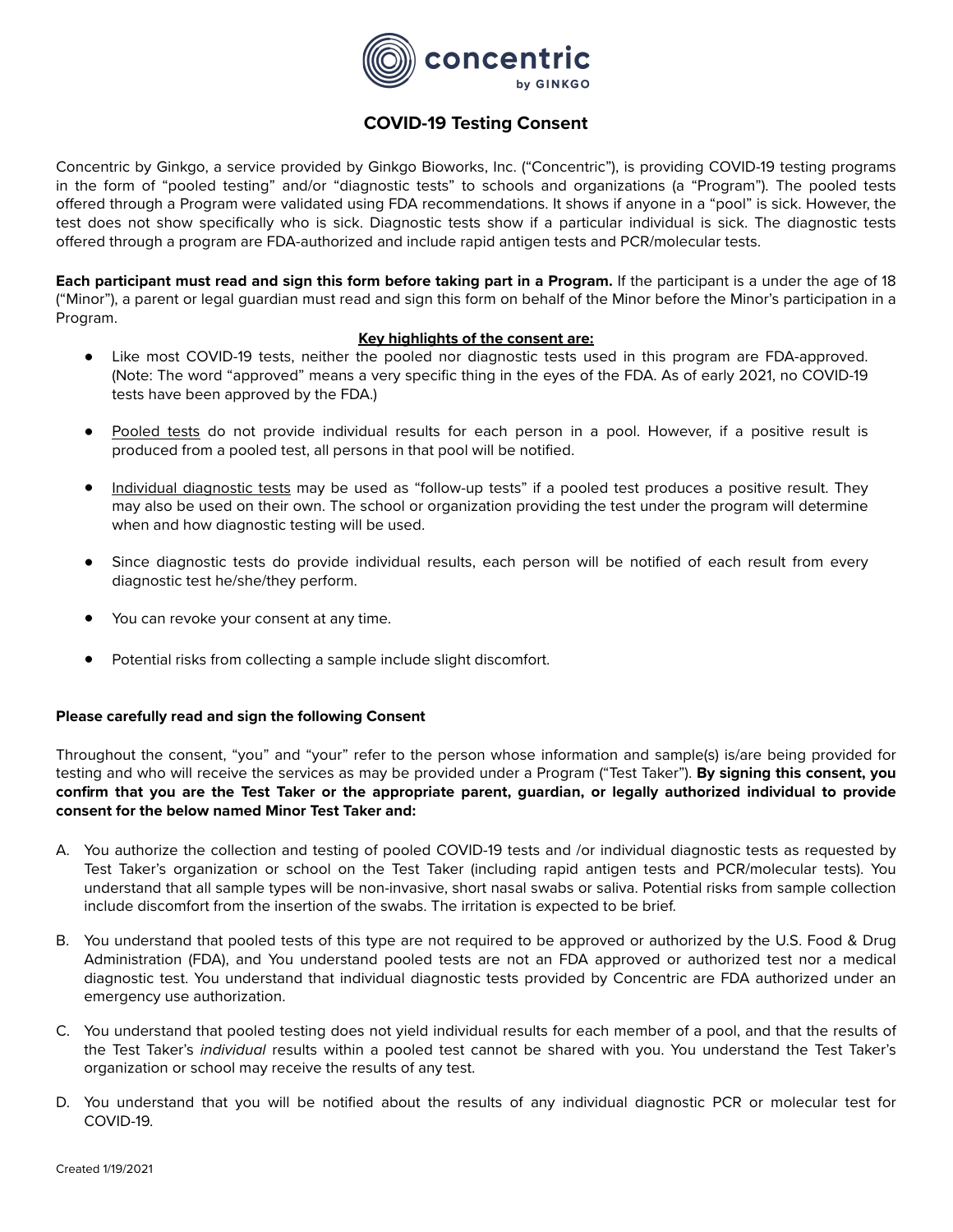

- E. You understand that, as with any COVID-19 test, there is the potential for a false positive or false negative COVID-19 test result and that the potential for an errant COVID-19 test result may be higher with pooled testing than individual testing.
- F. You understand that neither Concentric nor the Test Taker's school or Organization is acting as the Test Taker's medical provider, this testing does not replace treatment by the Test Taker's medical provider, and you assume complete and full responsibility to take appropriate action with regards to the Test Taker's test results. You will not make medical decisions without consulting a healthcare provider or disregard medical advice from your healthcare provider or delay seeking such advice based on the test results you receive from pooled or individual testing.
- G. You understand that you can change your mind and cancel this permission at any time, but such cancellation is forwardlooking only, and will not affect information you already permitted to be released. To cancel this permission for COVID-19 testing, contact The Test Taker's School or Organization.
- H. You understand that Concentric is researching aspects of the COVID-19 virus, such as tracking viral mutations and you further authorize Concentric to sequence viruses and other microbes present in the samples for epidemiological and public health purposes.

You, the undersigned, confirm you have read the above information about the Program, the description of the test samples to be collected, and possible risks of the Program and you understand that this information may also be provided by Concentric upon written request to the Test Taker's school or organization. Additional terms and conditions, Concentric's privacy policy, and release authorizations for Concentric testing can be found here: [https://www.concentricbyginkgo.com/](https://www.concentricbyginkgo.com/consent) [consent.](https://www.concentricbyginkgo.com/consent) You voluntarily agree to participate (or allow Minor to participate) in the Program.

School/Organization Name: \_\_\_\_\_\_\_\_\_\_\_\_\_\_\_\_\_\_\_\_\_\_\_\_\_\_\_\_\_\_\_\_\_\_\_\_\_

| If this consent is for you as the Test Taker                                                                                                                                                                                   | If this consent is for a Minor:                                                                         |
|--------------------------------------------------------------------------------------------------------------------------------------------------------------------------------------------------------------------------------|---------------------------------------------------------------------------------------------------------|
| Signature: Note: Note: Note: Note: Note: Note: Note: Note: Note: Note: Note: Note: Note: Note: Note: Note: Note: Note: Note: Note: Note: Note: Note: Note: Note: Note: Note: Note: Note: Note: Note: Note: Note: Note: Note: N | Parent/Legal Guardian Name (print): [14] Darent/Legal Guardian Name (print):<br>Date: _________________ |